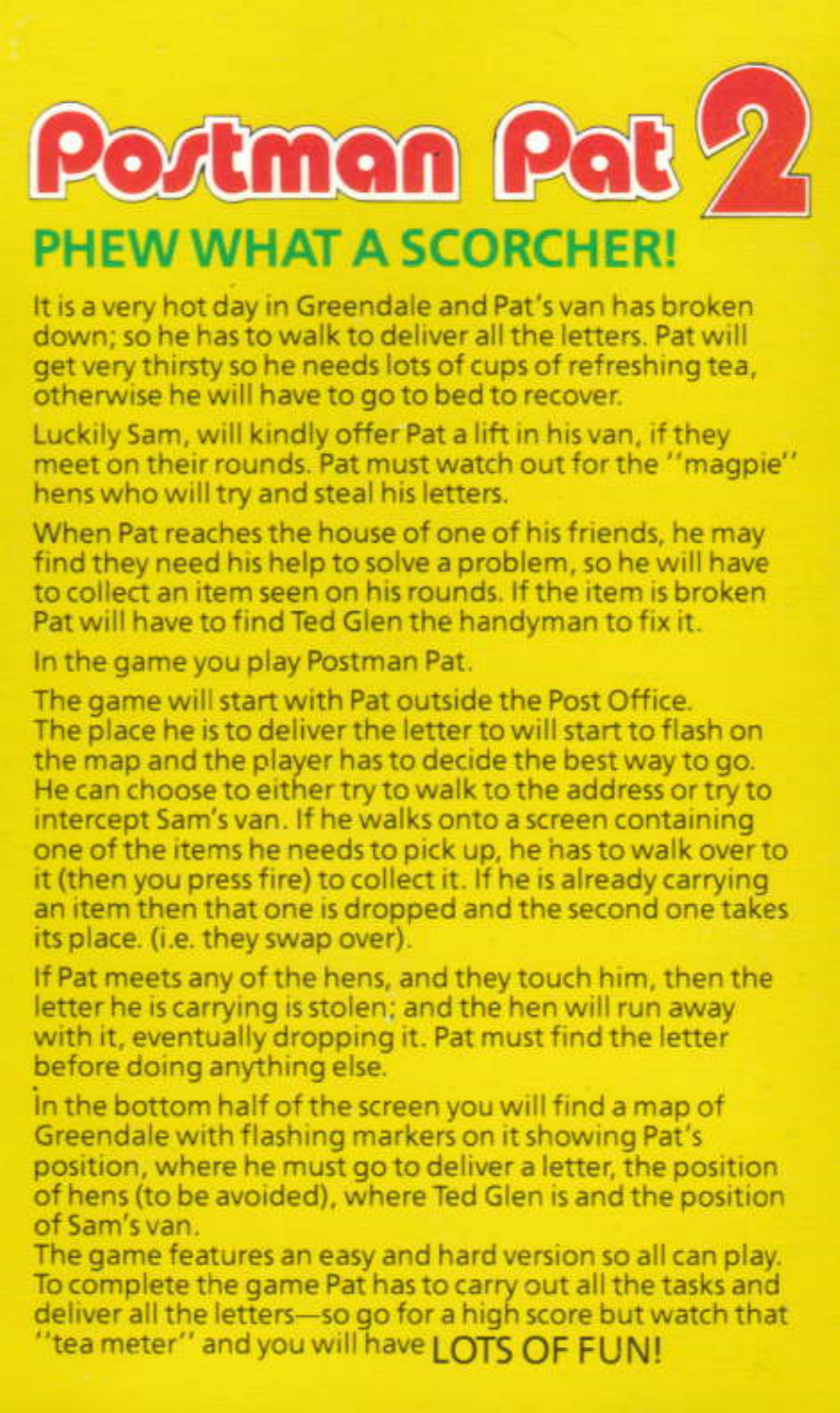## **LOADING INSTRUCTIONS**

#### **CRM 64**

Insert rewound tape into player. Hold down SHIFT and press RUN/STOP, Start the tape.

## SPECTRUM ARK

Insert rewound tape into player. Type LOAD "" and press ENTER, Start the tape

#### AMSTRAD CPC

(Disk users should type ITAPE and press ENTER before starting). Insert rewound tape into player. Hold down CTRL key and press small ENTER key. Start the tape

# **KEYS AND CONTROLS**

CBM 64-Joystick only.  $SPACE = Deliver letter$  and pick up object.

# SPECTRUM AND AMSTRAD

 $\circ$  $=$  Up  $\Delta$  $=$  Down  $\circ$  $=$  Left p  $=$  Right SPACE Deliver letter and pick up object

#### PAT. EL CARTER II

#### **OUÉ CALOR INSOPORTABLE!**

Es un dia de muchisimo calor en Greendale y el comioncito de Pat se ha descompuesto. Por lo tanto, debe caminar para repartir todas las cartas. Pat tendrá mucha sed y necesitará muchas tazas de refrescante té. De lo contrario, tendrá que irse a reposar para recuperarse.

Por fortuna. Sam tiene la cortesia de ofrecer a Pat llevarlo en su propio camioncito si se encuentran en la rondas de entrega. Pat debe vigilar que las gallinitas "ladronas" n le roben las cartas.

Cuando Pat llega a la casa de uno de sus amigos, puede encontrar que éste necesita lo ayude a resolver un problema, y entonces tendrá que recoger un objeto visto durante las rondas. Si el objeto está roto, debe buscar a Ted Glen, el arreglalotodo, para que lo componea

En el jeugo usted será el Cartero Pat.

El juego comienza con el Cartero Pat en las puertas de la Oficina de Correos. Se enciende una luz intermitente en el lugar del mana donde debe entrepar la carta, y el jugador debe decidir la forma más conveniente de llegar allí. Puede elegir tratar de caminar hasta allí, o bien tratar de interceptar el camioncito de Sam. Si en la pantalla por la que camina aparece uno de los objetos que debe recoger, tiene que caminar por encima del mismo (luego disparar). Si va lleva un objeto consigo, este último cae y el segundo toma su lugar (o sea que se efectua un cambio).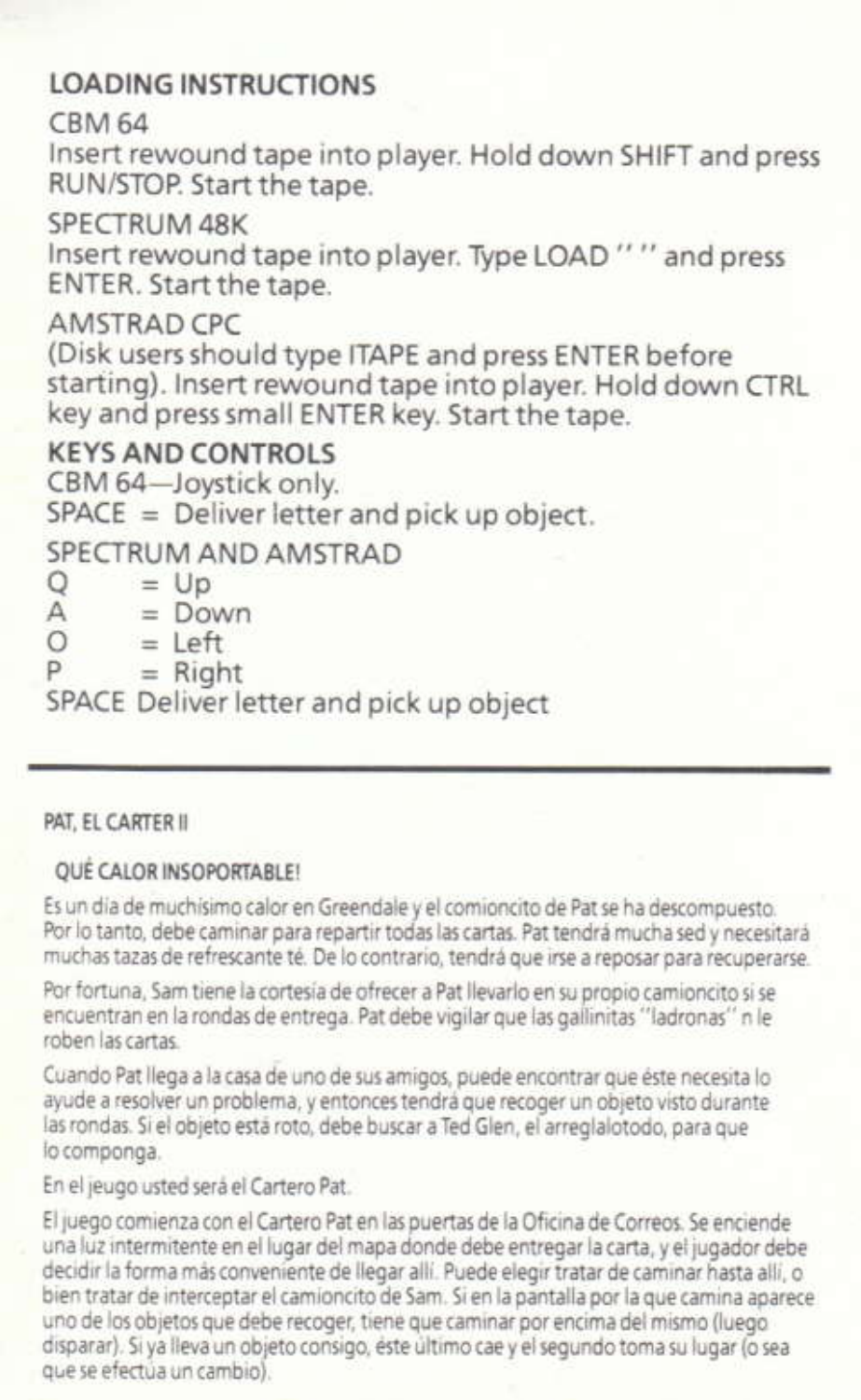Si Pat se encuentra con cualquiera de las gallinitas "ladronas", y éstas lo tocan, esto significa que le robarán la carta y escaparán con ella, dejándola caer eventualmente. Pat deberá encontrar la carta antes de poder continuar.

En la mitad inferior de la pantalla hay un mapa de Greendale con marcadores intermitentes que muestran la posición de Pat, dónde debe ir para entrepar la carta. la posición de las gallinitas "ladronas" (a evitar), la ubicación de Ted Glen, y la posición del camioncito de Sam

El juego cuenta con una versión simple y otra más compleja para que todas puedan jugar

Para completar el juego Pat debe llevar a cabo todas las tareas y entregar todas las cartas Por lo tanto, se debe tratar de lograr la mayor cantidad de puntos en el marcador, pero sin deiar de tener en cuenta el "medidor de té". La diversión es infinita.

#### INSTRUCCIONES PARA CARGARIO

**SPECTRUM ARK** Insertar la cinta en el pasacinta. Teclear LOAD "" y presionar ENTER. Hacer arrancar la cinta

#### AMSTRAD CPC

(Los usuarios de disco debe teclear I TAPE y luego presionar ENTER antes de comenzar.) Insertar la cinta rebobinada en el pasacinta. Mantener presionada la tecla CTRL y presionar la pequena tecla ENTER. Hacer arrançar la cinta.

#### TECLAS V CONTROLES

CRM 64-Palanca de mando solamente ESPACIO = Entrega carta y recoge objeto.

SPECTRUM Y AMSTRAD

- $\Omega$  $-$  Arriba
- Ă  $= Abaio$
- $\Omega$  $=$  Izquierda
- p  $-$  Derecha

ESPACIO = Entrega carta y recoge objeto

#### PEERLIL FAIT UNE DE CES CHALFURS!

Il fait très chaud à Greendale et la camionnette de Pat est tombée en panne. Il va être obligé de distribuer toutes les lettres à gied. Pat va avoir très soif et voudra boire beaucoup de tasses de thé rafraichissant sinon il faudra qu'il aille se coucher pour récupérer.

Heureusement. Sam va gentiment offrir à Pat de le prendre dans sa camionnette s'ils se rencontrent pendant leur tournée. Pat doit se méfier des poules "pies" que essaieront de lui voler ses lettres.

Quand Pat arrive chez l'un de ses amis, il se peut qu'il ait besoin de son aide pour résoudre un problème. Il devra alors récupérer un objet qu'il aura vu pendant sa tournée. Si l'objet est cassé. Pat devra trouver Ted Gien, l'homme à tout faire pour le réparer.

Dans le jeu, tu es Postman Pat.

Le jeu commence quand Pat est devant le Bureau de Poste. L'adresse à laquelle il doit livrer la lettre commencera a clignoter sur la carte, le joueur doit alors décider du meilleur chemin à prendre. Il peut soit aller à pied jusqu'à l'adresse indiquée ou essayer d'intercepter la camionnette de Sam. S'il arrive sur un écran contenant l'un des objets dont il a besion, pour le récupérer, il doit marcher dessus (ensuite tu appuies sur Feu). S'il est déjà en possession d'un objet alors il le laisse tomber et le second prend sa place (cést-à-dire qu'ils sont échangés).